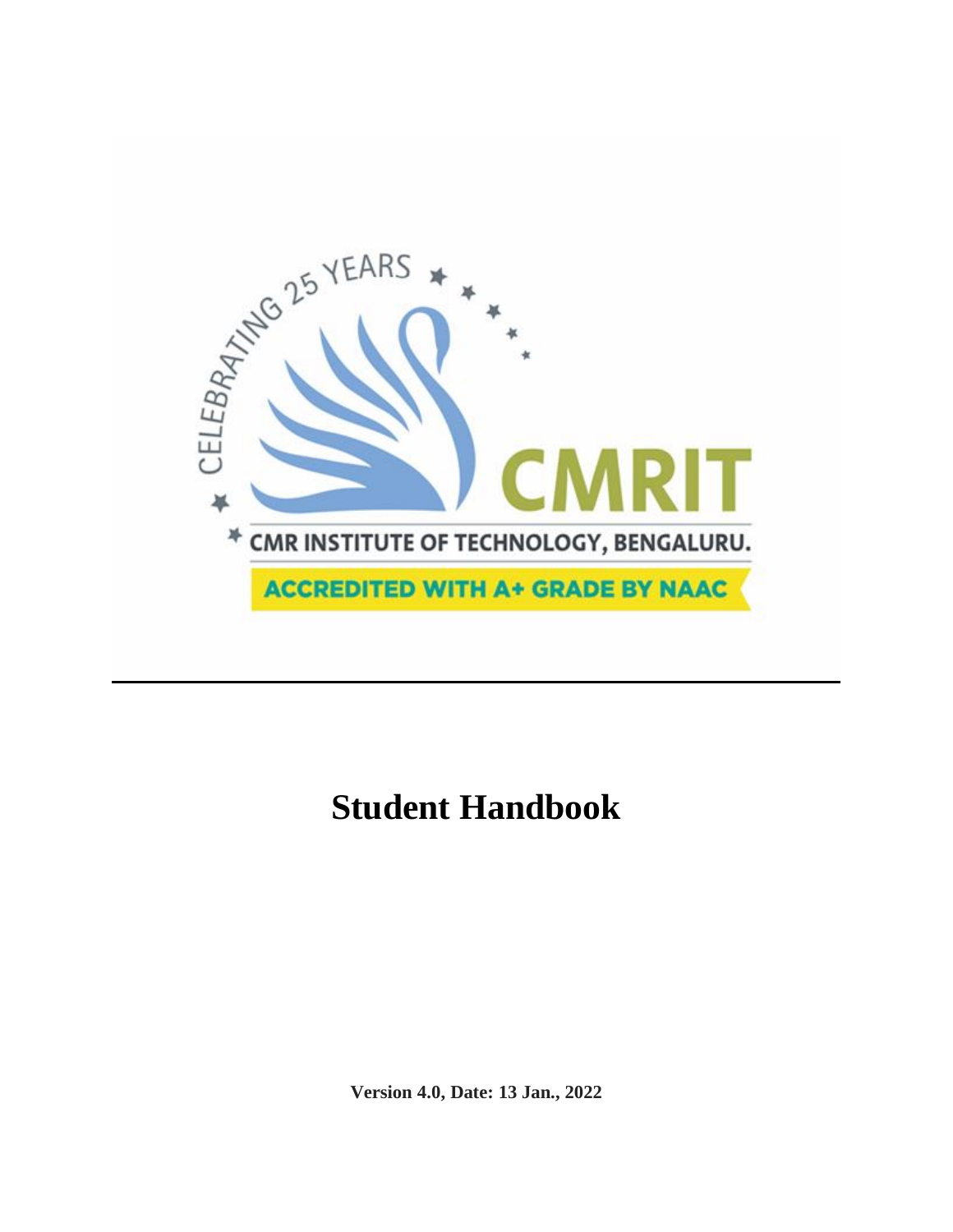

## **VII. Exposing to Industries for Cutting-Edge Technologies**

- **●** Session by industry experts
- **●** Industrial visits, workshops, panel discussions
- **●** Internships
- **●** Seminars, Conferences, Competitions, Exhibitions
- **●** Participation in national/international competitions

### **VIII. Providing Best Placement Opportunities**

**●** Tie Your LACES (TYL) program which focuses on professional competency of students. TYL focuses on Language, Aptitude, Core domain, Experiential and Soft skills, along with programming skills and industry relevant technologies. Conduction of Hackathons to help students gain competitiveness. The training is provided right from the first year. Continuous evaluation of the skills is done and a TYL score card is tracked for each student.

*================================================================================* 

**●** TYL (Tie Your LACES) program on Language, Aptitude, Core (Programming – P1 to P5, Core domain – C2 to C5), Experiential and Soft-skills

|           | • Fundamentals of Programming                                              | P <sub>2</sub>                                                    |
|-----------|----------------------------------------------------------------------------|-------------------------------------------------------------------|
|           | • Python $-$ for all branches                                              | P <sub>3</sub> , P <sub>4</sub>                                   |
|           | • JAVA – additional for CSE/ISE/ECE/EEE/MCA                                | P <sub>3</sub> , P <sub>4</sub>                                   |
|           | • $C++$ – additional for CSE/ISE/ECE/EEE                                   | P <sub>3</sub> , P <sub>4</sub>                                   |
|           | • Cloud/Big Data/Full Stack/Machine Learning – Certifications/Competitions | <b>P5</b>                                                         |
|           | • Core Concepts $& Fundamentals - for all branches$                        | C <sub>2</sub> , C <sub>3</sub> , C <sub>4</sub> , C <sub>5</sub> |
|           | • Top-notch companies during campus placements                             |                                                                   |
| $\bullet$ | Special sessions on guidance of higher studies                             |                                                                   |
|           | • Special coaching for competitive exams                                   |                                                                   |
|           | $\triangleright$ GATE, GRE, TOEFL, others                                  |                                                                   |
|           | $\triangleright$ Civil/Govt. service (IES, IPS, DRDO, ISRO etc.)           |                                                                   |
|           | Support for national and international competitions                        |                                                                   |
|           |                                                                            |                                                                   |

- **●** Optional foreign language training
- **●** Certification from reputed organizations
- **●** Hand-holding for entrepreneurship
- **●** Career guidance and mentoring
- **●** Mentoring by alumni
- **●** Group discussions and mock interviews

All TYL topics are categorized into: - Lx for Language skills, Ax for Aptitude skills, Cx for Core domain skills, Px for Programming skills, Sx for Soft skills, Tx for Tools skills and Bx for Business Skills. Lx, Ax, Cx, Px and Sx are applicable to BE, MCA and M.Tech courses, whereas Bx and Tx apply to MBA course.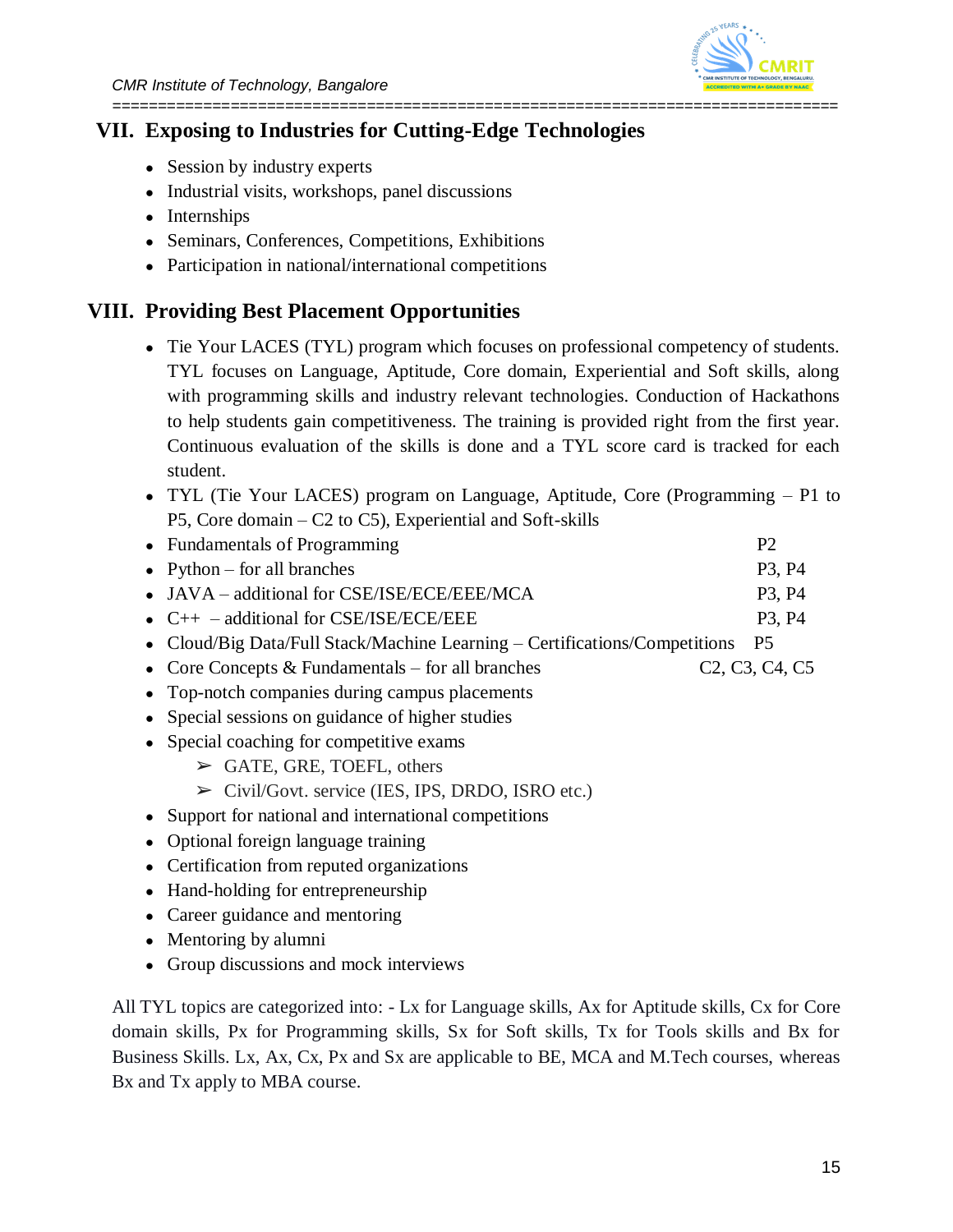All TYL Skills are developed in students from first year to final year in phases. For example, TYL A1 Aptitude is covered in first year BE, where TYL A2 & A3 Aptitude trainings are planned in 5th & 6th semesters of BE. Similarly, Px topics are covered with TYL P1-Basics in 1st year BE, TYL P2-Python and P2-Advanced in BE 2nd year and TYL P3, P4, P5 trainings are planned in 3rd year. TYL program is designed such that skill levels go up as students' progress in their coursework.

*================================================================================* 

#### **For TYL test related queries you can contact**

- Test Owner for any queries on the test
- Test Results Owner for any queries on the test results

#### **For your information**

- Cx tests are being conducted by individual departments
- Px tests are being conducted by specific Px owners
- Ax, Sx & Lx tests are being conducted by T&P

#### **Similarly**

- Cx results are maintained by Department HoDs
- P2, P3, P4, P5 results are maintained by Department HoDs/FPCs
- P1 results are maintained by BS HoDs
- Ax, Sx & Lx results are maintained by  $T\&P$

Students can contact respective test owners or test results owners for related queries as mentioned in attached table:

| <b>TYL Test Owners</b> |                |                                               |                                                   |                                                                       |  |
|------------------------|----------------|-----------------------------------------------|---------------------------------------------------|-----------------------------------------------------------------------|--|
| <b>Course</b>          | <b>Sem</b>     | <b>TYL Topic</b>                              | <b>Test Owner</b>                                 | <b>Test Results Owner</b>                                             |  |
|                        | 7<br>8         | $C5$ -Odd<br>$C5$ -Even/ $C5$ -Full           |                                                   |                                                                       |  |
|                        | 5<br>6         | C <sub>4</sub> -Odd<br>$C4$ -Even/ $C4$ -Full | H <sub>0</sub> D                                  | H <sub>0</sub> D                                                      |  |
| <b>BE</b>              | $\overline{4}$ | $C3$ -Even/ $C3$ -Full                        |                                                   |                                                                       |  |
|                        | 1&2            | C <sub>2</sub> -Physics/<br>Chemistry         |                                                   |                                                                       |  |
|                        | 5<br>6         | A2-Aptitude,<br>A3-Aptitude                   | T&P Director<br>(director. placement@cmrit.ac.in) | Prof. M. Logaeshwaran<br>(logaeshwaran.m@cmrit.ac.in)<br>Prof. Sachin |  |
|                        | 1&2            | A1-Aptitude                                   |                                                   | (sachin.g@cmrit.ac.in)                                                |  |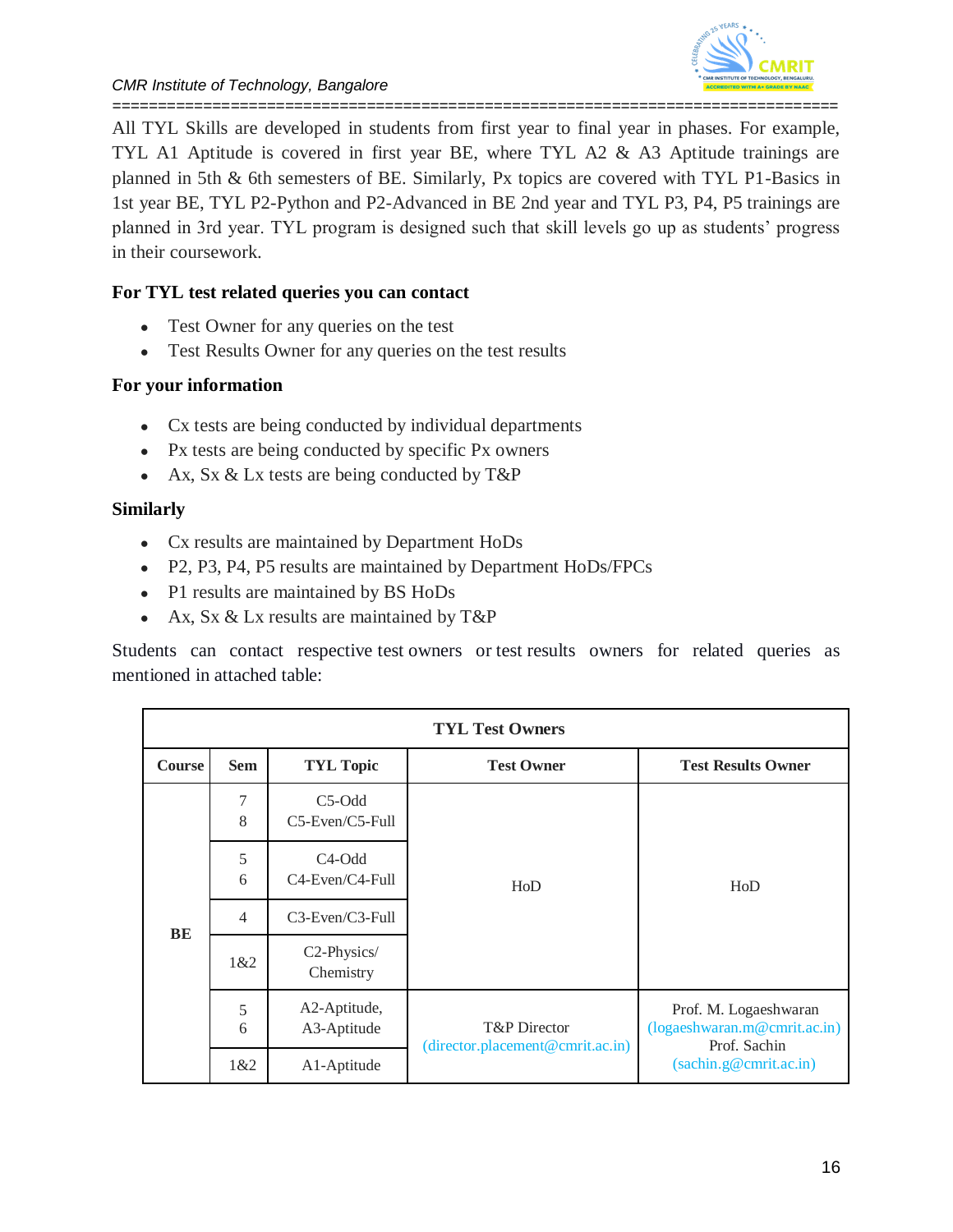

*CMR Institute of Technology, Bangalore*

|            | 5<br>6                           | S2-Soft Skills,<br>S3-Soft Skills | T&P Director<br>(director.placement@cmrit.ac.in)                                                                                                                 | Prof. Mouna<br>(mouna.m@cmrit.ac.in)                                                                       |
|------------|----------------------------------|-----------------------------------|------------------------------------------------------------------------------------------------------------------------------------------------------------------|------------------------------------------------------------------------------------------------------------|
|            | 5                                | P3-Python                         | Prof. Gomathi for Java                                                                                                                                           |                                                                                                            |
|            | 6                                | P3-Java                           | (hod.maca@cmrit.ac.in)<br>Prof. Farida for Python                                                                                                                | HoD/FPC                                                                                                    |
|            | 6                                | P4-Java/Python                    | (farida.b@cmrit.ac.in)                                                                                                                                           |                                                                                                            |
|            | 6                                | $P5-$<br>CS/FS/DA/ML              | Prof. Gomathi for P5-CS<br>(hod.maca@cmrit.ac.in)<br>Prof. Farida for P5-FS<br>(farida.b@cmrit.ac.in)<br>Prof. Kavitha for P5-BDA, ML<br>(kavitha.p@cmrit.ac.in) | HoD/FPC                                                                                                    |
|            | $\overline{4}$                   | L3-English                        | T&P Director<br>(director.placement@cmrit.ac.in)                                                                                                                 | Prof. Merin Susan John<br>$(merin. j@cmrit.ac.in)$ or<br>Prof. Alpha T Benny<br>(alphabenny.t@cmrit.ac.in) |
|            | $\overline{4}$                   | P3-Java for CS/IS                 | Prof. Gomathi for P5-CS<br>(hod.maca@cmrit.ac.in)                                                                                                                | HoD/FPC                                                                                                    |
|            | $\overline{4}$                   | P2-Advanced                       | Prof. Kavitha<br>(kavitha.p@cmrit.ac.in)                                                                                                                         | HoD/FPC                                                                                                    |
|            | 3                                | P <sub>2</sub> -Python            | Prof. Farida<br>(farida.b@cmrit.ac.in)                                                                                                                           | HoD/FPC                                                                                                    |
|            | 3                                | P2-C for CS/IS                    | Prof. Kavitha<br>(kavitha.p@cmrit.ac.in)                                                                                                                         | HoD/FPC                                                                                                    |
|            | 1&2                              | P1-Basics with C                  | Prof. Kavitha<br>(kavitha.p@cmrit.ac.in)                                                                                                                         | HoD                                                                                                        |
|            | 5                                | P4-Java<br>P4-Full Stack          |                                                                                                                                                                  |                                                                                                            |
|            | $\overline{4}$                   | P3-Java<br>P3-Full Stack          | Prof. Gomathi<br>(hod.maca@cmrit.ac.in)                                                                                                                          | HoD/FPC                                                                                                    |
|            | 1                                | P2-Java<br>P2-Full Stack          |                                                                                                                                                                  |                                                                                                            |
| <b>MCA</b> | $\mathfrak{Z}$<br>$\overline{2}$ | P4-Python<br>P3-Python            | Prof. Farida<br>(farida.b@cmrit.ac.in)                                                                                                                           | HoD/FPC                                                                                                    |
|            | 5                                | C4-Odd/C4-Full                    |                                                                                                                                                                  |                                                                                                            |
|            | $\overline{4}$                   | C3-Even/C3-Full                   |                                                                                                                                                                  |                                                                                                            |
|            | 2                                | C3-Even/C3-Full                   | HoD                                                                                                                                                              | HoD                                                                                                        |
|            | 1                                | C3-Odd                            |                                                                                                                                                                  |                                                                                                            |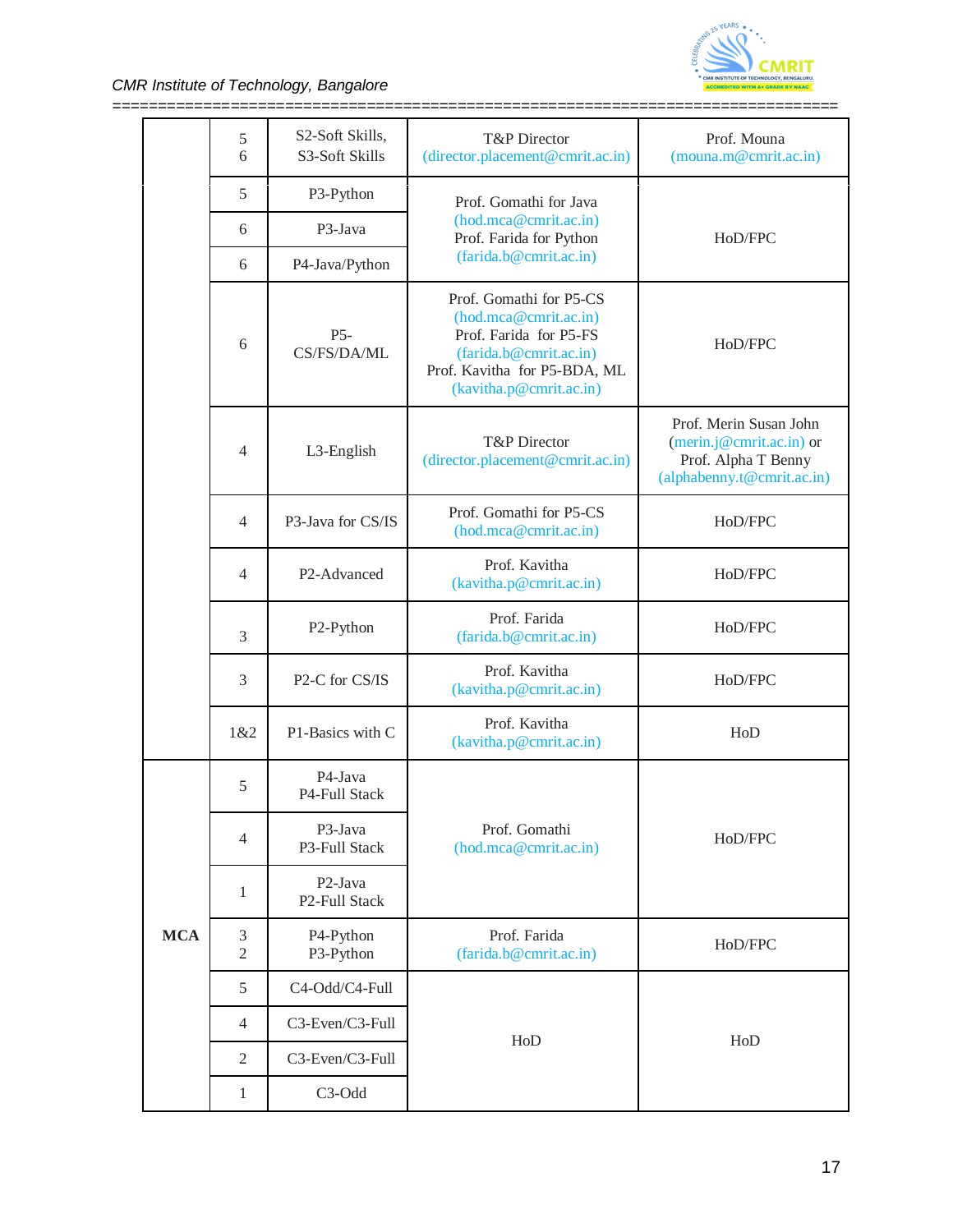

*CMR Institute of Technology, Bangalore*

|            | 4/2            | A3-Aptitude               | <b>T&amp;P</b> Director                                                                                                                                          | Prof. M. Logaeshwaran<br>(logaeshwaran.m@cmrit.ac.in)<br>Prof. Sachin                           |
|------------|----------------|---------------------------|------------------------------------------------------------------------------------------------------------------------------------------------------------------|-------------------------------------------------------------------------------------------------|
|            | 3/1            | A2-Aptitude               | (director.placement@cmrit.ac.in)                                                                                                                                 | (sachin.g@cmrit.ac.in)                                                                          |
|            | 4/2            | S3-Soft Skills            | <b>T&amp;P</b> Director                                                                                                                                          | Prof. Mouna                                                                                     |
|            | 1              | S2-Soft Skills            | (director.placement@cmrit.ac.in)                                                                                                                                 | (mouna.m@cmrit.ac.in)                                                                           |
|            | 3              | A3-Aptitude               | T&P Director<br>(director.placement@cmrit.ac.in)                                                                                                                 | Prof. M. Logaeshwaran<br>(logaeshwaran.m@cmrit.ac.in)<br>Prof. Sachin<br>(sachin.g@cmrit.ac.in) |
|            | 3              | S3-Soft Skills            |                                                                                                                                                                  |                                                                                                 |
|            | $\overline{2}$ | S2-Soft Skills            | T&P Director<br>(director.placement@cmrit.ac.in)                                                                                                                 | Prof. Mouna<br>(mouna.m@cmrit.ac.in)                                                            |
| <b>MBA</b> | $\mathbf{1}$   | S1-Soft Skills            |                                                                                                                                                                  |                                                                                                 |
|            | 3              | <b>B3-Business Domain</b> |                                                                                                                                                                  |                                                                                                 |
|            | $\overline{2}$ | <b>B2-Business Domain</b> | H <sub>0</sub>                                                                                                                                                   | HoD/FPC                                                                                         |
|            | 1              | <b>B1-Business Domain</b> |                                                                                                                                                                  |                                                                                                 |
|            | 3              | T3-Job Specific           | HoD                                                                                                                                                              | HoD/FPC                                                                                         |
|            | $\mathfrak{2}$ | T2-Excel                  |                                                                                                                                                                  |                                                                                                 |
|            | 3              | A3-Aptitude               | <b>T&amp;P</b> Director                                                                                                                                          | Prof. M. Logaeshwaran<br>(logaeshwaran.m@cmrit.ac.in)                                           |
|            | $\mathfrak{2}$ | A3-Aptitude               | (director.placement@cmrit.ac.in)                                                                                                                                 | Prof. Sachin<br>(sachin.g@cmrit.ac.in)                                                          |
|            | 3              | S3-Soft Skills            | <b>T&amp;P</b> Director<br>(director.placement@cmrit.ac.in)                                                                                                      | Prof. Mouna                                                                                     |
|            | 2              | S2-Soft Skills            |                                                                                                                                                                  | (mouna.m@cmrit.ac.in)                                                                           |
|            | 3              | P4-Java                   | Prof. Gomathi<br>(hod.maca@cmrit.ac.in)                                                                                                                          | HoD/FPC                                                                                         |
| M.Tech     | 3              | P4-Python                 | Prof. Farida                                                                                                                                                     | HoD/FPC                                                                                         |
|            | 2              | P3-Python                 | (farida.b@cmrit.ac.in)                                                                                                                                           |                                                                                                 |
|            | $\mathfrak{2}$ | P2-Advanced               | Prof. Kavitha<br>(kavitha.p@cmrit.ac.in)                                                                                                                         | HoD/FPC                                                                                         |
|            | 3              | $P5-$<br>CS/FS/DA/ML      | Prof. Gomathi for P5-CS<br>(hod.maca@cmrit.ac.in)<br>Prof. Farida for P5-FS<br>(farida.b@cmrit.ac.in)<br>Prof. Kavitha for P5-BDA, ML<br>(kavitha.p@cmrit.ac.in) | HoD/FPC                                                                                         |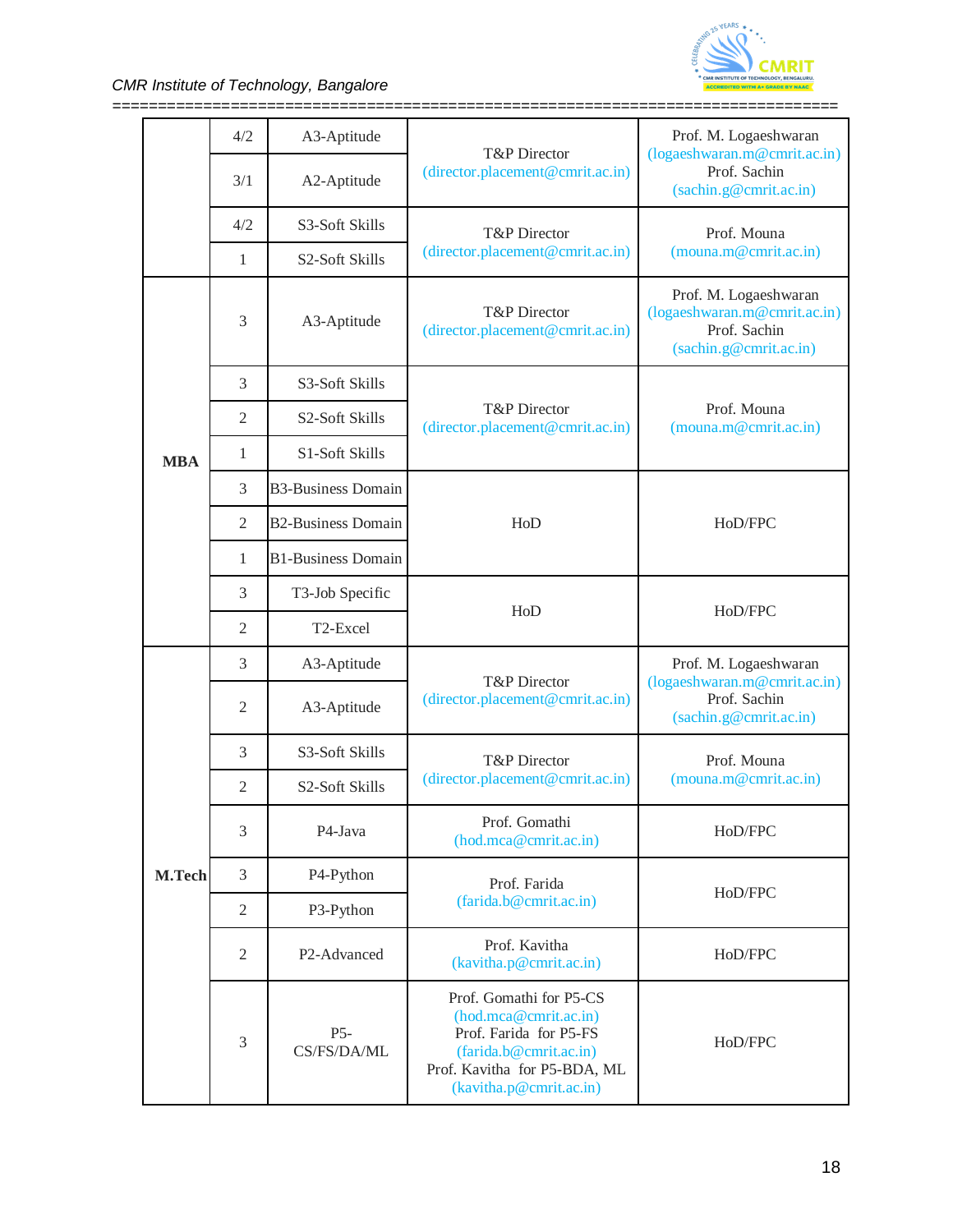

|  | P <sub>2</sub> -Python | Prof. Farida<br>(farida.b@cmrit.ac.in)  |                      |
|--|------------------------|-----------------------------------------|----------------------|
|  | P3-Java                | Prof. Gomathi<br>(hod.maca@cmrit.ac.in) | H <sub>o</sub> D/FPC |

## **IX. Department Half-Day**

To enhance the technical and personality skill of students, weekly department Half-day is introduced in the class time-table.

- Student Clubs (co-curricular)
- Industry expert session (Technology)
- TYL Program: Core-training, Certifications, Competitions
- Panel discussion, industry visit, workshop, seminars, exhibitions, ...
- Intra-department activities/Competitions
- Attendance mandated
- Involve parents, alumni, other stake-holders

## **X. Organization Half-Day**

To enhance the technical and personality skill of students, weekly College Half-day is introduced in the class time-table.

- Student Clubs (co-curricular, extra-curricular)
- Expert Talk (Non-Technology)
- TYL program
- Programming skills, Hackathon
- Inter-department activities, competitions
- Rural Projects/Mobile Applications
- Other Org. activities, attendance to be taken
- Involve parents, alumni, other stake-holders

## **3. Student Transformation Record (STR)**

At the CMR Institute of Technology, Mentoring Process is one of the best practices. Every department has assigned 2 to 3 mentors to every class (average 60 students), such that there are 20-30 students under each mentor. Mentors maintain a record book for their mentoring /counselling (STR Book - Student Transformation Record Book) which contains a complete database of a student. This record is maintained by mentors and it contains student profile, **TYL (Tie Your LACES)\*** scorecard, career counselling worksheet, affiliated clubs, affiliated professional bodies, events attended, MOOC record, mini-projects, participation in sports and other cultural activities, results and arrear records. This record is maintained throughout their BE programme and hence it gives information about how a student has transformed into a Successful Professional in four years. College is having a professional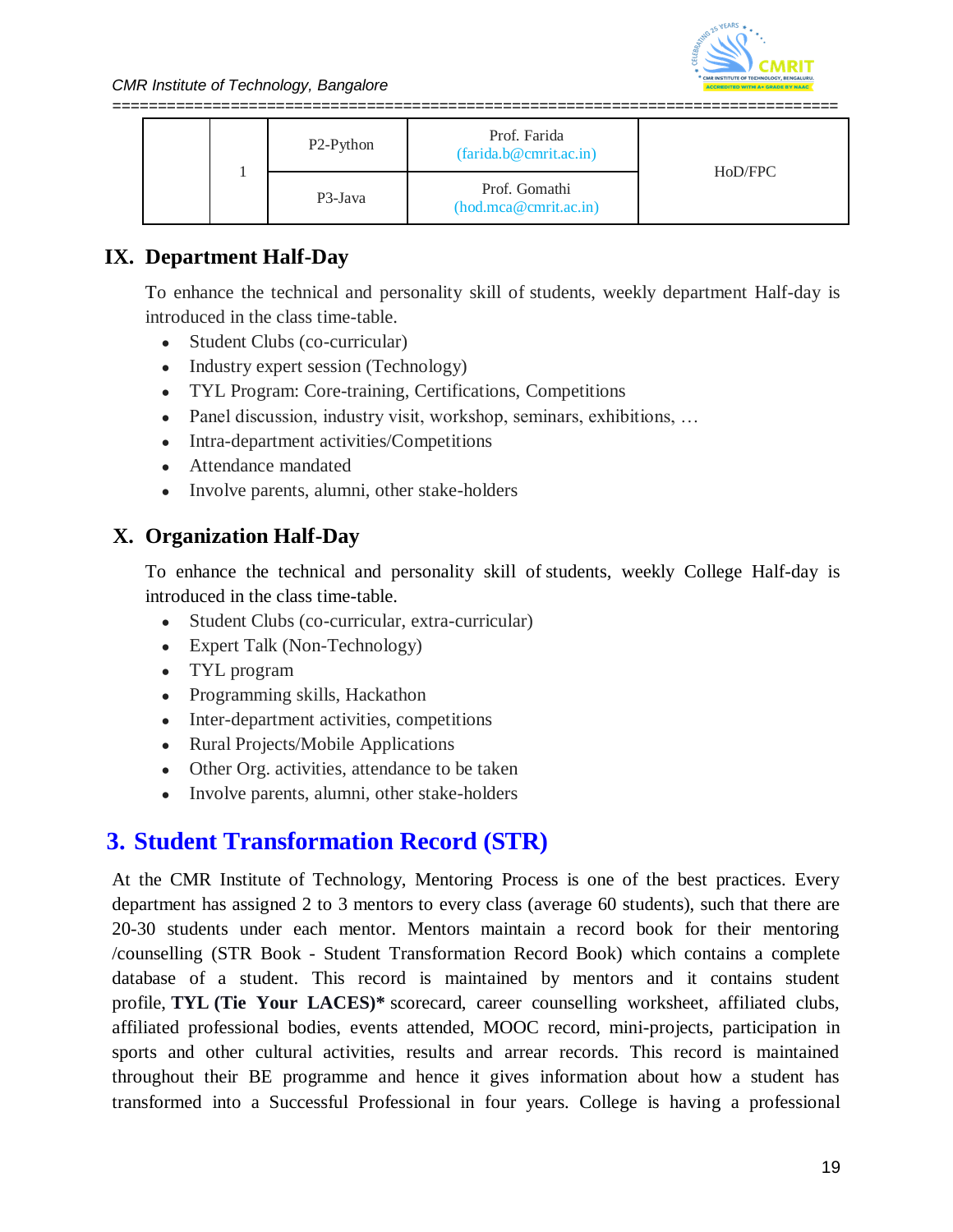*================================================================================*